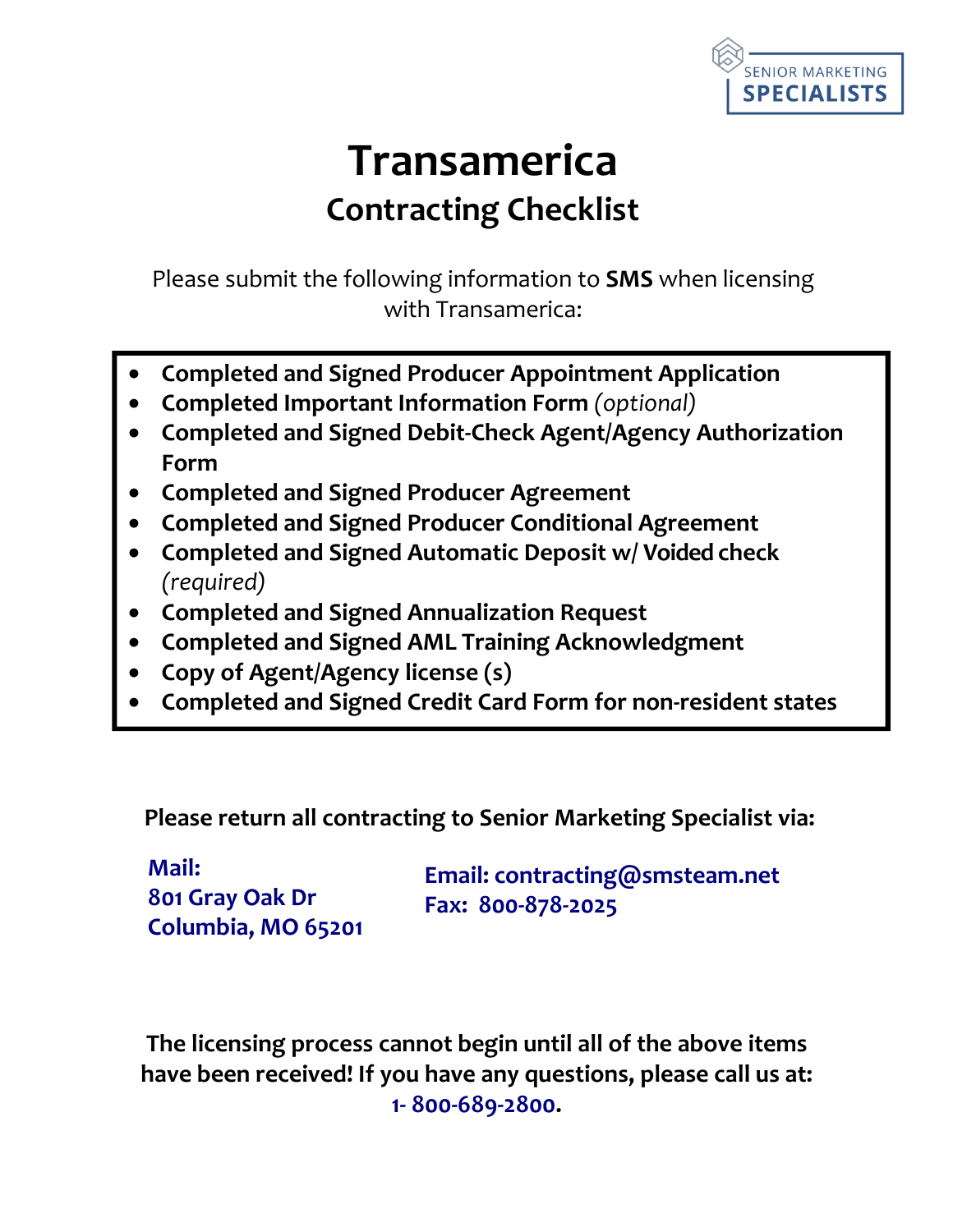

## **Contract Information Form**

**Please complete the below and return it with your contracting paperwork:** 

**Agent Name: \_\_\_\_\_\_\_\_\_\_\_\_\_\_\_\_\_\_\_\_\_\_\_\_\_\_\_\_\_\_\_\_\_\_** 

**Carrier Name:**  $\blacksquare$ 

**1. Have you or your agency (if applicable) ever been contracted previously? (Y/N )**

*If you answered 'yes' to the question above, please complete the below:* 

**\_\_\_\_\_\_\_\_\_\_\_\_\_\_\_\_\_\_\_\_\_\_\_\_\_\_\_\_\_\_\_\_\_\_\_\_\_\_\_\_\_\_\_\_\_\_\_\_\_\_\_\_\_**

**\_\_\_\_\_\_\_\_\_\_\_\_\_\_\_\_\_\_\_\_\_\_\_\_\_\_\_\_\_\_\_\_\_\_\_\_\_\_\_\_\_\_\_\_\_\_\_\_\_\_\_\_\_\_\_**

**\_\_\_\_\_\_\_\_\_\_\_\_\_\_\_\_\_\_\_\_\_\_\_\_\_\_\_\_\_\_\_\_\_\_\_\_\_\_\_\_\_\_\_\_\_\_\_\_\_\_\_\_\_\_\_**

**\_\_\_\_\_\_\_\_\_\_\_\_\_\_\_\_\_\_\_\_\_\_\_\_\_\_\_\_\_\_\_\_\_\_\_\_\_\_\_\_\_\_\_\_\_\_\_\_\_\_\_\_\_\_\_**

**2. What date did you contract?**

**3. How were you contracted (indv. or corp.)?**

**4. Do you have any downline agents?**

**5. When was the last Ɵme you or your downline (if applicable) wrote a piece of business?**

**\_\_\_\_\_\_\_\_\_\_\_\_\_\_\_\_\_\_\_\_\_\_\_\_\_\_\_\_\_\_\_\_\_\_\_\_\_\_\_\_\_\_\_\_\_\_\_\_\_\_\_\_\_\_\_**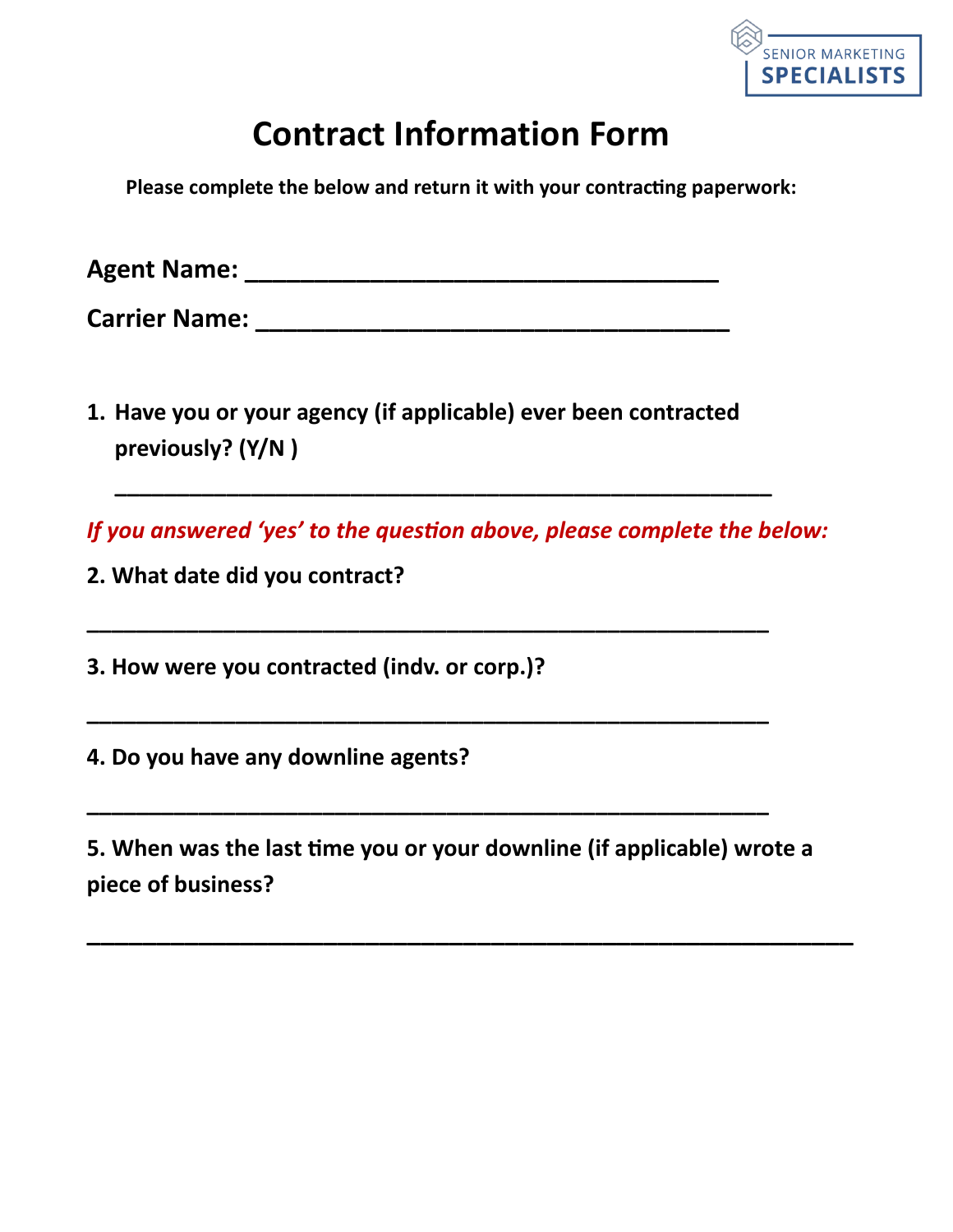

#### Important Information

#### New Business Applications

To help expedite new business applications submitted simultaneously with agent appointment paperwork, please include the following information and return with your appointment paperwork:

| Type of business written |  |
|--------------------------|--|

#### Pre-Appointment States

The following states require an appointment at the time of solicitation:

- $\triangleright$  Kansas
- > Louisiana
- Montana
- $\triangleright$  Pennsylvania
- $\triangleright$  Texas

If business will be written in any of the above states, please ensure an appointment is already in place.

This list is subject to change without notice if state regulations change.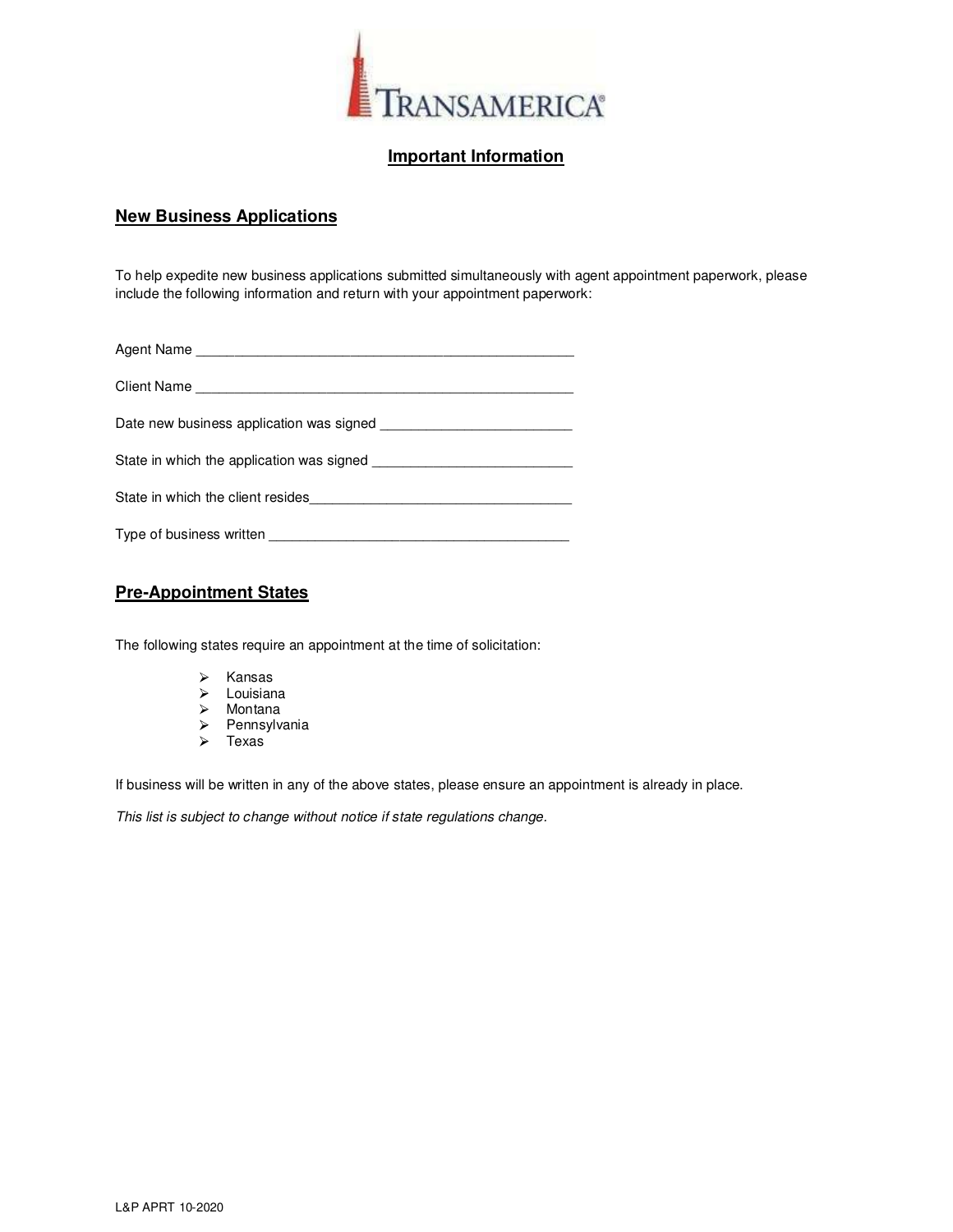|                                                                                                                            | PRODUCER APPOINTMENT APPLICATION      |                                                 |                |                |
|----------------------------------------------------------------------------------------------------------------------------|---------------------------------------|-------------------------------------------------|----------------|----------------|
|                                                                                                                            | TRANSAMERICA®                         |                                                 |                |                |
| I am requesting an appointment and agreement with the below company(ies) (each individually referred to as "the Company"). |                                       |                                                 |                |                |
| □ Transamerica Casualty Insurance Company                                                                                  |                                       | □ Transamerica Financial Life Insurance Company |                |                |
|                                                                                                                            | □ Transamerica Life Insurance Company |                                                 |                |                |
| FIRST:                                                                                                                     | <b>PERSONAL DATA</b><br>MIDDLE:       | LAST:                                           |                | SUFFIX:        |
|                                                                                                                            |                                       |                                                 |                |                |
| <b>SOCIAL SECURITY NUMBER:</b>                                                                                             |                                       |                                                 | DATE OF BIRTH: | <b>GENDER:</b> |
| PRIMARY TELEPHONE:                                                                                                         | SECONDARY TELEPHONE:                  |                                                 | $FAX#$ :       |                |
| FINRA REGISTERED?                                                                                                          | IF YES, BROKER-DEALER NAME:           |                                                 |                |                |
| <b>E-MAIL ADDRESS:</b>                                                                                                     |                                       |                                                 |                |                |
| HOME ADDRESS (Mandatory for background investigative report requirements.)<br>STREET:                                      |                                       |                                                 | APT#:          |                |
|                                                                                                                            |                                       |                                                 |                |                |
| CITY:<br><b>BUSINESS ENTITY NAME IF APPLICABLE:</b>                                                                        | STATE:                                | ZIP:                                            | COUNTRY:       |                |
| <b>BUSINESS ADDRESS</b> (if different than Home Address):                                                                  |                                       |                                                 |                |                |
| STREET:                                                                                                                    |                                       | STE#:                                           | P.O. BOX:      |                |
|                                                                                                                            |                                       |                                                 |                |                |
| CITY:                                                                                                                      | STATE:                                | ZIP:                                            | COUNTRY:       |                |
| NON-RESIDENT APPOINTMENTS DESIRED:                                                                                         | <b>APPOINTMENT INFORMATION</b>        |                                                 |                |                |
|                                                                                                                            |                                       |                                                 |                |                |
| FLORIDA COUNTIES DESIRED:                                                                                                  |                                       |                                                 |                |                |
|                                                                                                                            |                                       |                                                 |                |                |
|                                                                                                                            |                                       |                                                 |                |                |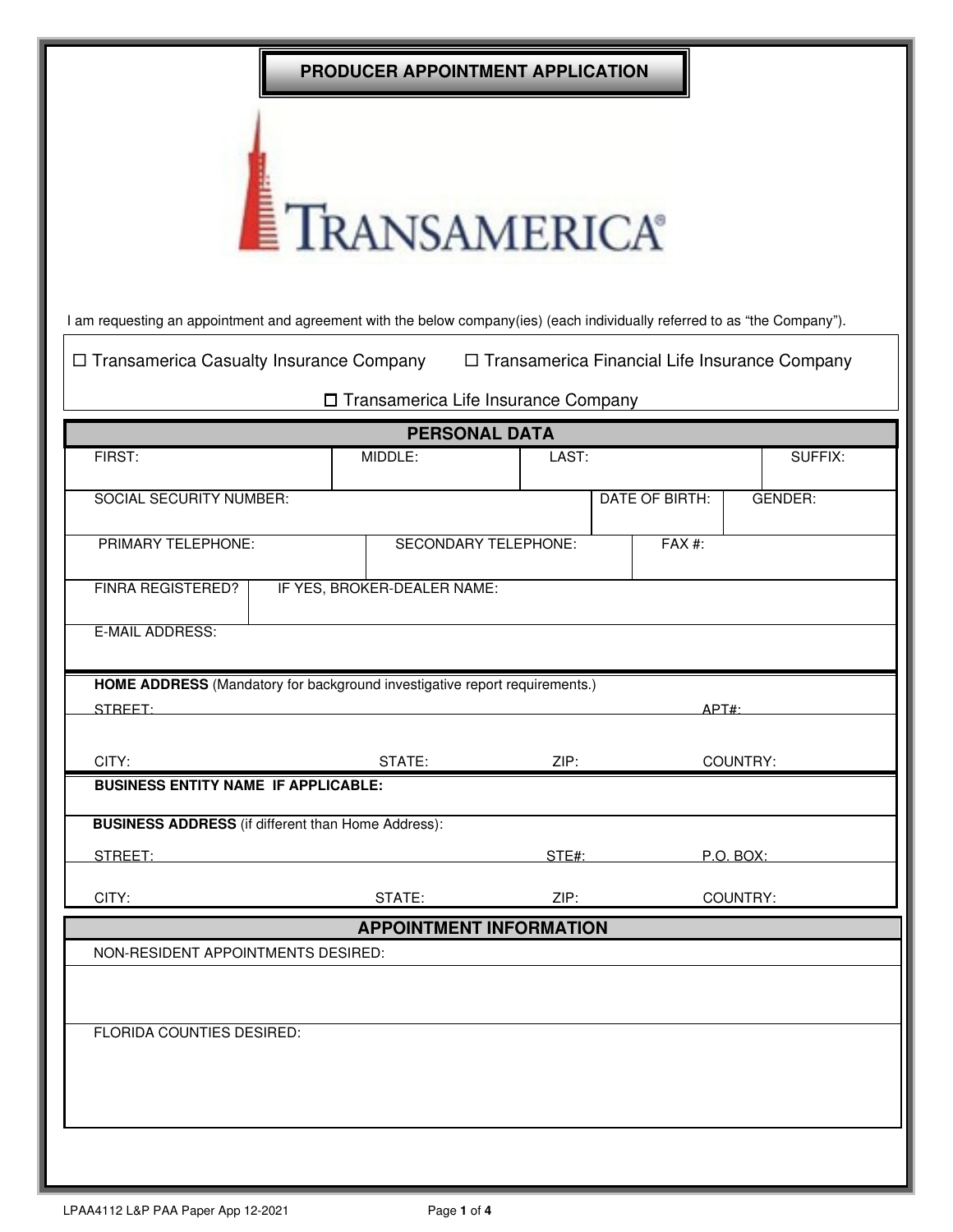|    | <b>BACKGROUND INFORMATION</b>                                                                                                                                                                                                                                                                                   | Yes | No |
|----|-----------------------------------------------------------------------------------------------------------------------------------------------------------------------------------------------------------------------------------------------------------------------------------------------------------------|-----|----|
|    | Have you been convicted of, or pled guilty or nolo contendere ("no contest") to a felony or misdemeanor<br>involving: insurance, investments or a related business, fraud, false statements or omissions, wrongful<br>taking of property, or bribery, forgery, counterfeiting or extortion, or breach of trust? |     |    |
|    | If "yes", provide explanation below and attach supporting court documentation.                                                                                                                                                                                                                                  |     |    |
| В. | Have you ever been convicted of, or pled guilty or nolo contendere ("no contest") to any other felony or<br>misdemeanor?                                                                                                                                                                                        |     |    |
|    | If "yes", provide explanation below (including date, county, and state in which the felony or<br>misdemeanor occurred) and attach supporting court documentation.                                                                                                                                               |     |    |
| C. | Has any State Insurance Department or other State or Federal Regulatory Agency ever denied,<br>suspended or revoked your license or registration?                                                                                                                                                               |     |    |
|    | If "yes", provide explanation below and attach supporting documentation.                                                                                                                                                                                                                                        |     |    |
| D. | Have you personally or a firm that you exercised management control over, or owned 10% or more of the<br>securities of, failed in business, made a compromise with creditors, filed a bankruptcy petition or been<br>declared bankrupt?                                                                         |     |    |
|    | If "yes", provide explanation below and attach supporting documentation, for example, a copy of original<br>filing, discharge, and Schedule F.                                                                                                                                                                  |     |    |
| Е. | Do you have any outstanding or unsatisfied collections, judgments and/or liens, including tax liens,<br>totaling \$50,000 or more?                                                                                                                                                                              |     |    |
|    | If "yes", provide explanation below and attach supporting documentation, for example, a copy of IRS<br>repayment schedule, etc.                                                                                                                                                                                 |     |    |
| F. | Has any State Insurance Department, any other State or Federal Regulatory Agency, or the SEC, FINRA<br>or any other Self Regulatory Organization ever entered an order against you relative to a violation of<br>insurance or investment-related regulations or statutes?                                       |     |    |
|    | If "yes", provide explanation below and attach supporting documentation.                                                                                                                                                                                                                                        |     |    |
| G. | Do you currently have an outstanding debit balance with any other insurance carrier(s), insurance agency,<br>or broker-dealer?                                                                                                                                                                                  |     |    |
|    | If "yes", provide explanation below.                                                                                                                                                                                                                                                                            |     |    |
|    |                                                                                                                                                                                                                                                                                                                 |     |    |
|    |                                                                                                                                                                                                                                                                                                                 |     |    |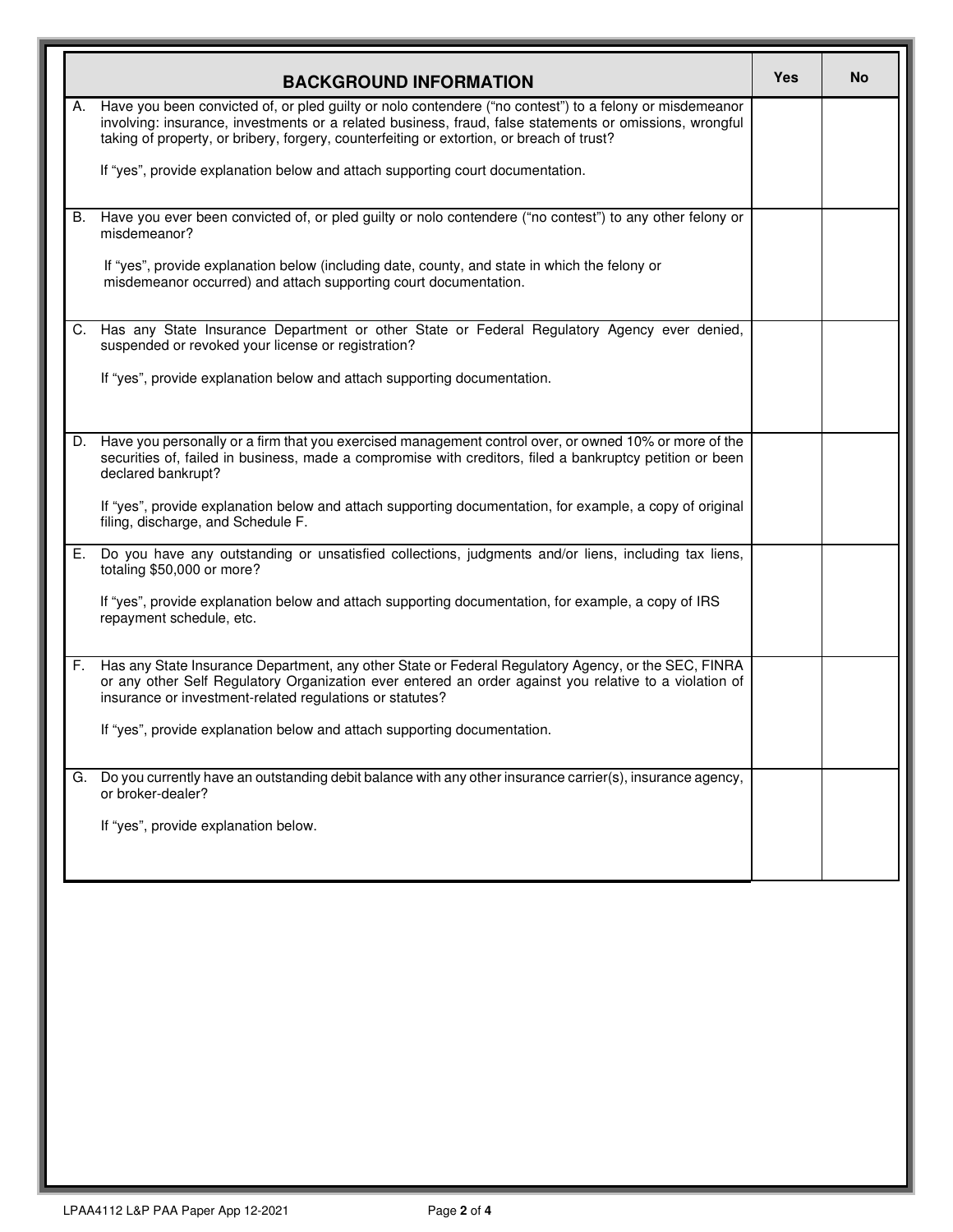| <b>BUSINESS ENTITY INFORMATION</b>                                                                                                                                    |                 |
|-----------------------------------------------------------------------------------------------------------------------------------------------------------------------|-----------------|
| If applicant is a corporation, partnership, or LLC and fixed product commissions or compensation are to be disbursed to<br>the entity, please complete the following: |                 |
| LEGAL NAME OF ENTITY:                                                                                                                                                 | TIN FOR ENTITY: |
| <b>ERRORS AND OMISSIONS</b>                                                                                                                                           |                 |
| Are you covered by an Errors and Omissions policy? If so, attach E & O certification.                                                                                 |                 |

|                           | <b>DIRECT DEPOSIT</b> |
|---------------------------|-----------------------|
| NAME OF BANK:             | DEPOSITORY NAME:      |
| ROUTING NUMBER:           | ACCOUNT NUMBER:       |
| <b>BANK PHONE NUMBER:</b> | ACCOUNT TYPE:         |

|                       | <b>RECRUITER INFORMATION (If known)</b> |
|-----------------------|-----------------------------------------|
| FIRST NAME:           | LAST NAME:                              |
|                       |                                         |
| <b>EMAIL ADDRESS:</b> |                                         |
|                       |                                         |

| <b>ADDITIONAL INFORMATION</b> |
|-------------------------------|
|                               |
|                               |
|                               |
|                               |
|                               |
|                               |
|                               |
|                               |
|                               |
|                               |
|                               |
|                               |
|                               |
|                               |
|                               |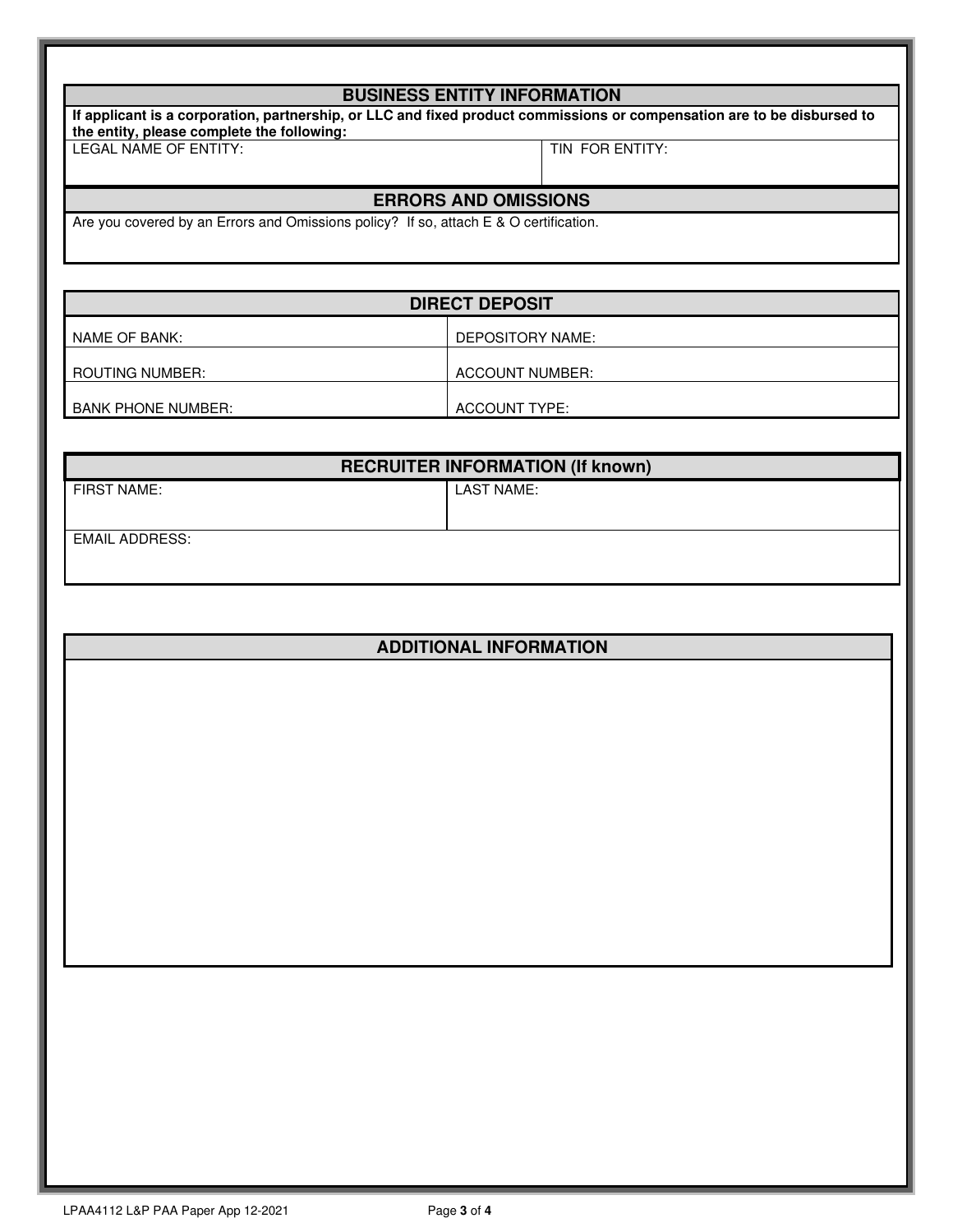#### **CERTIFICATION**

- I certify that the information contained in this application is true and complete to the best of my knowledge and belief.
- I have received the "Fair Credit Reporting Act Disclosure and Authorization of Consumer Report/Investigative Consumer Report " and "A Summary of Your Rights Under the Fair Credit Reporting Act".
- If I have been notified by the IRS that I have previously given an incorrect taxpayer identification number, my signature below constitutes my certification under penalties of perjury to the following: (1) the taxpayer identification number on this form is my correct taxpayer identification number; and (2) I am not subject to backup withholding; and (3) I am a U.S. person (including a U.S. resident alien). I acknowledge that the IRS does not require my consent to any provision of this form other than the certification required to avoid backup withholding.
- I acknowledge receipt of the 1994 Crime Act Notice, and I certify that I am not in violation of the provisions of the 1994 Crime Act described in that notice.
- I have received and will comply with the Company's Code of Professional Conduct for producers and employees.
- I agree to update any changes to the responses provided in this application to Questions (A) through (G) under the Background Information section within 5 days of such change.

#### **ACKNOWLEDGEMENT**

If I am appointed with more than one Company, I acknowledge and agree that the Producer Agreement or other agreement evidencing such appointment is to be construed as constituting separate and distinct agreements between me and each Company with which I am appointed. The rights, obligations, and responsibilities between me and one Company are separate and distinct from the rights, obligations, and responsibilities between me and any other Company with whom I may be appointed. No Company will have responsibility or liability for the acts or omissions of any other Company with whom I may be appointed.

#### **AUTHORIZATION FOR RELEASE OF INFORMATION**

I hereby authorize any employer, insurance company, managing agent, educational institution, financial institution, consumer reporting agency, criminal justice agency, insurance department or individual having any information relating to my activities to release such information to the Company, or any affiliated company, or any consumer reporting agency acting for and on behalf of the Company or for and on behalf of any other affiliated company. This information may include, but is not limited to, employment and job performance history, academic records, credit records, disciplinary, arrest and conviction records, and personal history, including information as to character, general reputation and mode of living.

**SIGN HERE** 

Signature – (Full Name)

(Printed Name)

(Date)

I acknowledge that I have read the Anti-Money Laundering Training for Agents materials provided and I agree to report any suspicious activity to my manager or directly to the Company.

**SIGN HERE** 

 $\overline{\phantom{a}}$  , and the contract of the contract of the contract of the contract of the contract of the contract of the contract of the contract of the contract of the contract of the contract of the contract of the contrac Signature-(Full Name)

(Printed Name)

 $\overline{\phantom{a}}$  , and the contract of the contract of the contract of the contract of the contract of the contract of the contract of the contract of the contract of the contract of the contract of the contract of the contrac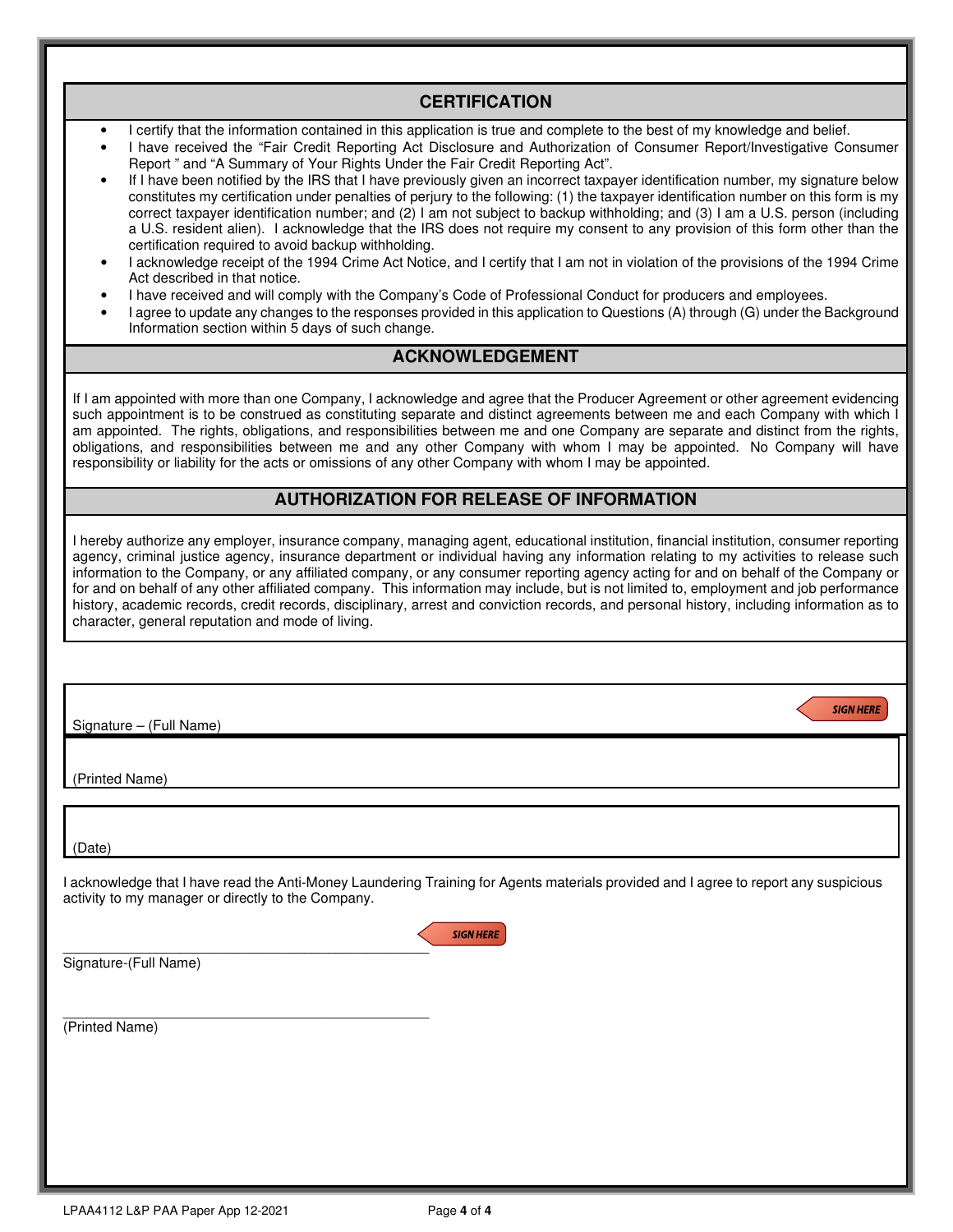

### **Debit-Check Agent/Agency Authorization Form**

Vector One Operations, LLC dba Vector One (collectively with its affiliates, "Vector One") manages the secured web portal interactive computer service provided by Debit-Check.com, LLC a ("Debit-Check"). This Debit-Check Agent/Agency Authorization Form is by and among the undersigned ("you", "me", "I" or "my"), Vector One, and the Company (as defined below) and is used by Debit-Check subscribers who desire to be granted authorization from you for the submission and/or receipt of your personal information to the Debit-Check service as necessary to conduct a commission related debit balance screening. The undersigned company and its affiliates and authorized third parties (collectively, the "Company") is a Debit-Check subscriber. Accordingly, as part of the contracting and appointment process or determination of eligibility for advancement of commissions, the Company may conduct a commission related debit balance screening via Debit-Check in order to determine your eligibility and may continue to conduct periodic commission related debit balance screenings as determined in the Company's sole discretion following the engagement of any employment, appointment, contract, tenure, or other relationship with the Company.

Access to Debit-Check Information: You can obtain your commission related debit balance information by contacting the Vector One Agent Hotline at (800) 860-6546.

#### **AGENT/AGENCY'S STATEMENT – READ CAREFULLY**

The Company is hereby authorized to obtain and conduct a commission related debit balance screening through Vector One's Debit-Check secured web portal to determine if another Debit-Check subscriber has posted that I have an outstanding commission related debit balance. I understand that the Company may consider the results of the commission related debit balance screening in order to determine my eligibility to be contracted and appointed or determine my eligibility for advancement of commissions as an insurance producer and may continue to conduct periodic commission related debit balance screenings as determined in the Company's sole discretion following the engagement of any employment, appointment, contract, tenure, or other relationship with the Company. I understand and acknowledge that the Company may obtain commission related debit balance information through Debit-Check as state law allows. I understand that my information, including my name and social security number ("My Information") may be used for the purpose of obtaining and conducting a commission related debit balance screening. I further understand that in the event of termination or expiration of my employment, appointment, contract, tenure, or other relationship with the Company, whether voluntary or involuntary, if a commission related debit balance is owed to the Company, the Company may post My Information to the Debit-Check service which may be accessed by Debit-Check subscribers until such time the debit balance is satisfied or otherwise removed.

#### **BY SIGNING BELOW, I HEREBY (PLEASE INITIAL ALL STATEMENTS):**

Authorize the Company to use My Information for purposes of conducting a commission related debit  $\overline{a}$ balance screening, and periodic commission related debit balance screenings as determined in the Company's sole discretion following the engagement of any employment, appointment, contract, tenure, or other relationship with the Company, utilizing Debit-Check.

Authorize the Company to consider the results of the commission related debit balance screening in order to determine my eligibility to be contracted and appointed or determine my eligibility for advancement of commissions as an insurance producer.

 $(C)$ Authorize and direct Vector One to receive and process My Information as necessary to intentionally disclose and furnish the results of my commission related debt verification screening, whether directly or indirectly, to the Company.

Authorize the Company to submit My Information to the Debit-Check service in the event of termination or expiration of my engagement with the Company, whether voluntary or involuntary, to the extent a commission related debit balance is owed to the Company.

Authorize and direct Vector One to receive and process My Information and intentionally disclose to any Debit-Check subscriber who submits an inquiry utilizing My Information the results of my commission related debit balance screening, which will contain My Information, to the extent a debit balance is owed.

**Agent/Agency Printed Name:** 

Signature:

**SIGN HERE** 

Date:

|                                     | <b>FOR COMPANY USE ONLY</b>       |  |
|-------------------------------------|-----------------------------------|--|
| AGREED AND ACKNOWLEDGED BY COMPANY: |                                   |  |
| Name of Company: Transamerica       |                                   |  |
| Signature: <i>DanDburg</i>          |                                   |  |
| Name and Title: David Curry         | <b>Chief Distribution Officer</b> |  |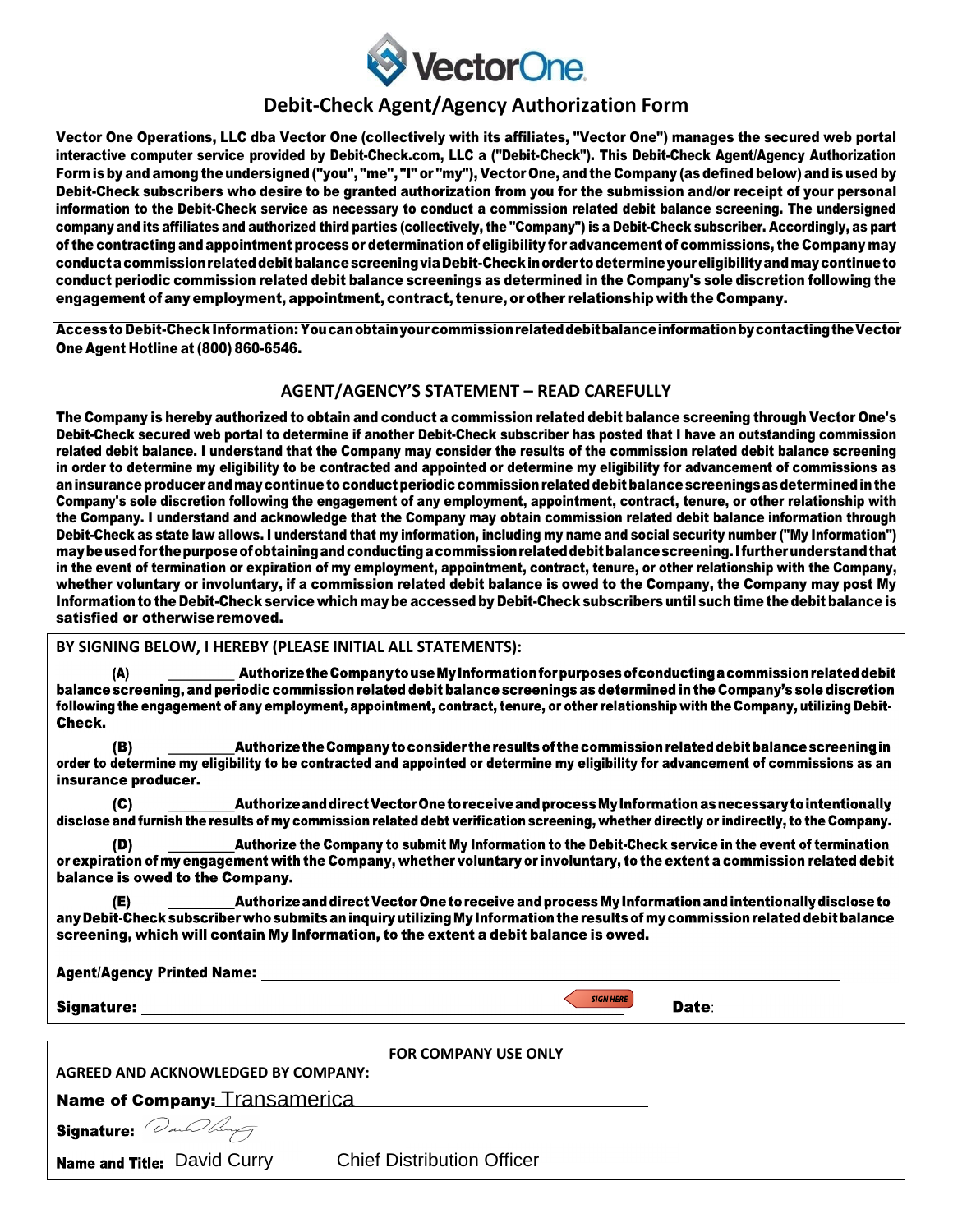By signing below, you certify that: you have not been convicted of a felony involving theft, dishonesty or breach of trust, are not in violation of the Violent Crime Control and Law Enforcement Act of 1994 (the "1994 Crime Act") if the Company enters into this Agreement with you, and that you will immediately advise the Company of any situation that would cause you to be in violation of the 1994 Crime Act. You have read and understand the Company's Code of Professional Conduct and agree to abide by its terms. You agree to foster high standards of ethical behavior and to adhere to the Company's policies and procedures concerning the sale of our insurance products. You acknowledge that you have read and understand this Agreement, and agree to be bound by its terms.

#### COMPLETE SECTION 1 OR 2 OF THE FOLLOWING:

#### 1. INDIVIDUAL PRODUCER

| <b>Printed Name</b> |                  |
|---------------------|------------------|
|                     | <b>SIGN HERE</b> |
| Signature           |                  |
|                     |                  |
| Date                |                  |

| agree to be bound by its terms.                            |                                                                                                                                                                                     |
|------------------------------------------------------------|-------------------------------------------------------------------------------------------------------------------------------------------------------------------------------------|
| COMPLETE SECTION 1 OR 2 OF THE FOLLOWING:                  |                                                                                                                                                                                     |
| <b>1. INDIVIDUAL PRODUCER</b>                              |                                                                                                                                                                                     |
| Printed Name                                               |                                                                                                                                                                                     |
| Signature                                                  | <b>SIGN HERE</b>                                                                                                                                                                    |
| Date                                                       |                                                                                                                                                                                     |
|                                                            | Note: If completing section 2, the Guaranty portion must be completed in order to process the agreement.                                                                            |
| 2a. NON-INDIVIDUAL PRODUCER<br>(Corporation, Agency, etc.) | 2b. GUARANTY<br>The undersigned hereby unconditionally guarantees the<br>full and timely payment of any and all indebtedness of the<br>Non-Individual Producer to the Company(ies). |
| Name of Entity                                             | Printed Name of Individual<br><b>SIGN HERE</b>                                                                                                                                      |
| Printed Name of Authorized Officer                         | Signature of Individual                                                                                                                                                             |
| Signature of Authorized Officer                            | Date<br><b>SIGN HERE</b>                                                                                                                                                            |
|                                                            |                                                                                                                                                                                     |
| Title                                                      |                                                                                                                                                                                     |
| Date                                                       |                                                                                                                                                                                     |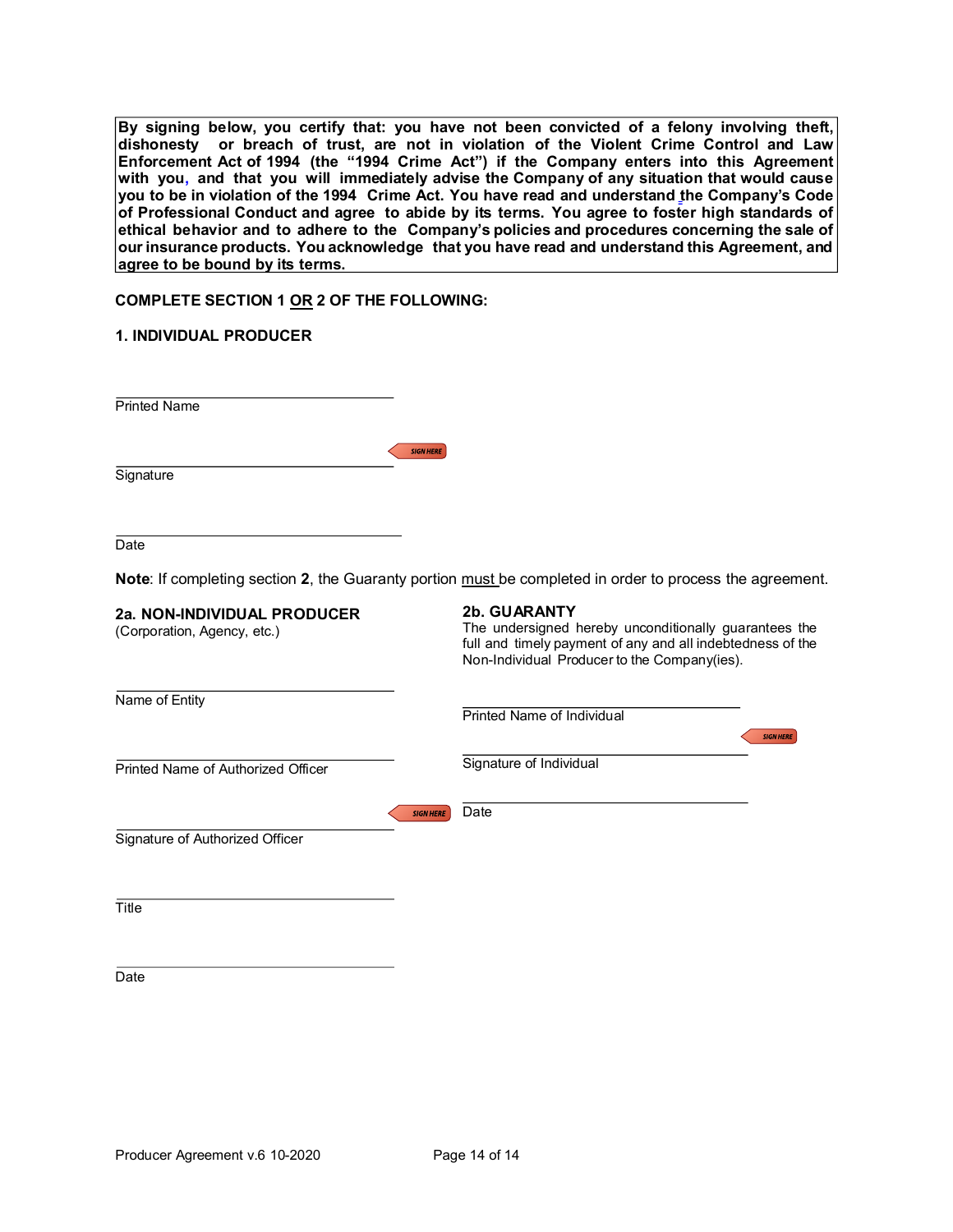## Transamerica Premier Life Insurance Advance Commission Request

Select desired advance amount below for Final Expense (Upon company approval)

| 3 Month   |
|-----------|
| 6 Month   |
| 9 Month   |
| As Earned |

**SIGN HERE**  $\sim$   $\sim$   $\sim$   $\sim$   $\sim$   $\sim$   $\sim$ 

**Signature** 

 $\mathcal{L}_\text{max}$ 

Date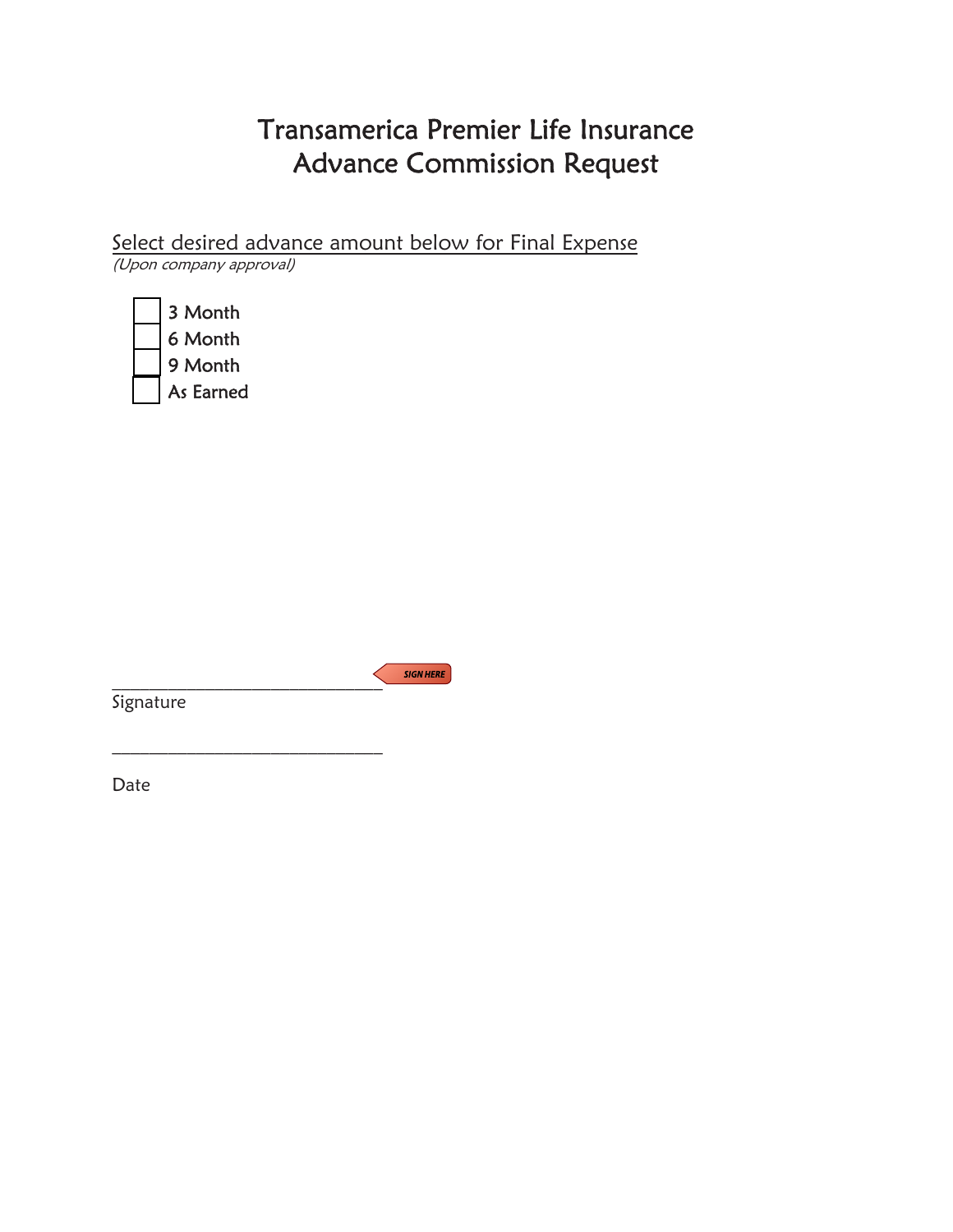

#### Agreement for Commission Annualization

 $\overline{a_1}$  ,  $\overline{a_2}$  ,  $\overline{a_3}$  ,  $\overline{a_4}$  ,  $\overline{a_5}$  ,  $\overline{a_6}$  ,  $\overline{a_7}$  ,  $\overline{a_8}$  ,  $\overline{a_9}$  ,  $\overline{a_9}$  ,  $\overline{a_9}$  ,  $\overline{a_9}$  ,  $\overline{a_9}$  ,  $\overline{a_9}$  ,  $\overline{a_9}$  ,  $\overline{a_9}$  ,  $\overline{a_9}$  , (Please Type or Print in Ink)

Producer ID<br>
Producer TIN / SSN<br>
Mame (For entities: provide complete legal name)

By signing below, the producer requests that Transamerica Financial Life Insurance Company and/or Transamerica Life Insurance Company (each individually referred to as the "Company") make payments to the producer under a commission annualization program (the "Annualization Program"). This Agreement for Commission Annualization (the "agreement") sets forth the producer's duties and obligations with respect to the Annualization Program. Under the Annualization Program, the Company may pay commissions to the producer based on the projected first year annual premiums for policies sold by the Company through applications solicited by the producer when actual premium received by the Company may be less than a full annual premium. The producer acknowledges and understands that commissions paid based on premium payments not actually received by the Company constitute an advance payment against commissions which are anticipated to be earned by the producer if and when the remainder of the first year annual premium is received by the Company.

In addition to the terms and conditions of the applicable selling and/or producer agreement(s) with the Company (collectively, the "Producer Agreement"), the producer understands and agrees that:

- 1. Only policies placed in force after the date this agreement is approved by the Company will be eligible for annualization payments. Notification of approval will be provided in writing once the agreement is approved by the Company.
- 2. The producer hereby authorizes the Company to obtain a consumer credit report and conduct an investigation concerning the producer's character, credit, reputation and personal traits, and releases those contacted and the Company from any liability with respect to the content of the information provided and any resulting action by the Company. The producer authorizes the Company to share any personal information regarding the producer with its affiliated companies and to obtain updated or further credit reports if it so chooses at any time that this agreement is in effect or, after its termination, if any amount advanced hereunder remains unpaid. The producer understands that he or she may not be permitted to participate in the Annualization Program if he or she is delinquent in obligations to creditors, or if he or she is subject to any unpaid or unsatisfied judgment, liens, or similar matters.
- 3. Termination of this agreement does not terminate the Producer Agreement with the Company. However, termination of the Producer Agreement with the Company terminates this agreement and notice is not specifically required.
- 4. The Company may terminate this agreement without notice, in its sole discretion.
- 5. The producer agrees that in the event the full annual premium is not received by the Company within 12 months of the issuance of the policy or in sufficient time to prevent lapse of the policy, whichever is sooner, the Company shall have the right to charge the producer's commission account for the amount of commission paid on premium not received by the Company.
- 6. The producer agrees that amounts charged to his or her commission account pursuant to the foregoing may be deducted from amounts owed to the producer at such time or thereafter by the Company. The producer understands that the Company in its sole and absolute discretion may determine the amounts to be advanced under the Annualization Program and may modify or terminate the Annualization Program at any time. Without limiting the generality of the foregoing, the producer acknowledges and agrees that the Company may, in its sole discretion and from time to time, modify the persistency, production, and/or other requirements to remain eligible for the Annualization Program, as well as the percentages to be advanced and the limit on total advances. In the event of termination of the Annualization Program, any amounts advanced thereunder which have not been earned will be immediately due and payable by the producer. If payment in full is demanded, the producer agrees to pay interest on the unpaid balance on the advanced amount due.

**SIGN HERE** 

Applicant's Signature and title if Applicant is an entity Date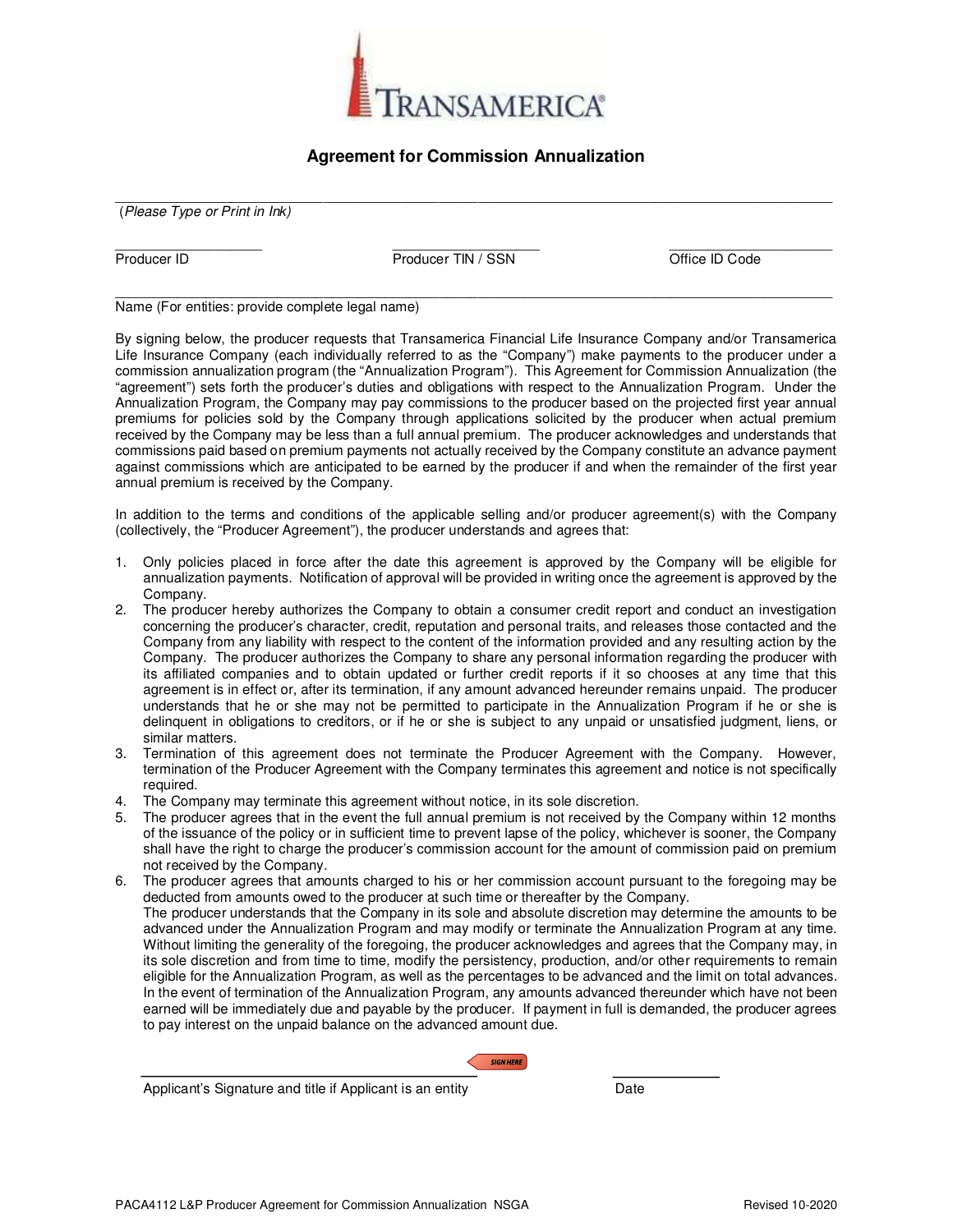a Group Member's Group Member Information shall constitute Nonpublic Personal Financial Information and/or Protected Health Information only from and after the time that a Group Member applies for a Policy.

- c. You may use Information, Nonpublic Personal Financial Information and/or Protected Health Information for crossmarketing and/or cross-selling of other policies or products to the extent, but only to the extent, that the Policyholder to whom such information pertains has authorized you specifically in a writing that complies with HIPAA to do so and such marketing and selling is conducted in adherence with the restrictions on marketing and sale of PHI as provided under HIPAA.
- d. Any ambiguity in this Agreement shall be resolved in favor of a meaning that permits compliance with GLBA and HIPAA.
- e. You shall notify us in writing without unreasonable delay and in any event within three (3) business days after becoming aware of a violation of Sections 7.2, 7.4, 7.5, or 7.6 of this Agreement, or of the occurrence of a "security incident," as defined in 45 C.F.R. §164.304. You agree to cooperate fully with us in any security-incident investigation or resolution and agree that no notifications or communications to any individual(s), media outlets, state or federal regulatory authorities, or other third parties regarding the incident shall be made without in each instance our specific prior written consent.
- f. You shall comply with all applicable state and local laws and regulations enacted to protect the privacy of individual personal information.
- g. We can amend Sections 7.2, 7.4, 7.5, or 7.6 of this Agreement without your consent to reflect (i) future amendments of GLBA or HIPAA, or (ii) court orders interpreting the application of GLBA or HIPAA, or (iii) a material change in our business practices, but any such amendment shall be enforceable against you only after we have notified you.

Other principles and standards to use in daily conduct can be found in the Practical Guide to Professional Conduct. These policies, procedures and guidelines can be changed from time to time.

#### **Transamerica Financial Life Insurance Company Transamerica Life Insurance Company**

**David Curry Chief Distribution Officer**

#### **ACKNOWLEDGEMENT ACKNOWLEDGEMENT**

**I acknowledge that I have read, understood, and accept the provisions of this agreement. Except as expressly supplemented by this Agreement, all other terms and conditions contained in the Agreement remain in full force and effect.** 

\_\_\_\_\_\_\_\_\_\_\_\_\_\_\_\_\_\_\_\_\_\_\_\_\_\_\_\_\_\_\_\_\_\_\_\_\_\_\_\_ **NAME (Please Print)** 



 $\mathcal{L}$  , and the set of the set of the set of the set of the set of the set of the set of the set of the set of the set of the set of the set of the set of the set of the set of the set of the set of the set of the set **SIGNATURE** 

 $\mathcal{L}=\mathcal{L}=\mathcal{L}=\mathcal{L}=\mathcal{L}=\mathcal{L}=\mathcal{L}=\mathcal{L}=\mathcal{L}=\mathcal{L}=\mathcal{L}=\mathcal{L}=\mathcal{L}=\mathcal{L}=\mathcal{L}=\mathcal{L}=\mathcal{L}=\mathcal{L}=\mathcal{L}=\mathcal{L}=\mathcal{L}=\mathcal{L}=\mathcal{L}=\mathcal{L}=\mathcal{L}=\mathcal{L}=\mathcal{L}=\mathcal{L}=\mathcal{L}=\mathcal{L}=\mathcal{L}=\mathcal{L}=\mathcal{L}=\mathcal{L}=\mathcal{L}=\mathcal{L}=\mathcal{$ **DATE** 

**AGENT NUMBER** 

\_\_\_\_\_\_\_\_\_\_\_\_\_\_\_\_\_\_\_\_\_\_\_\_\_\_\_\_\_\_\_\_\_\_\_\_\_\_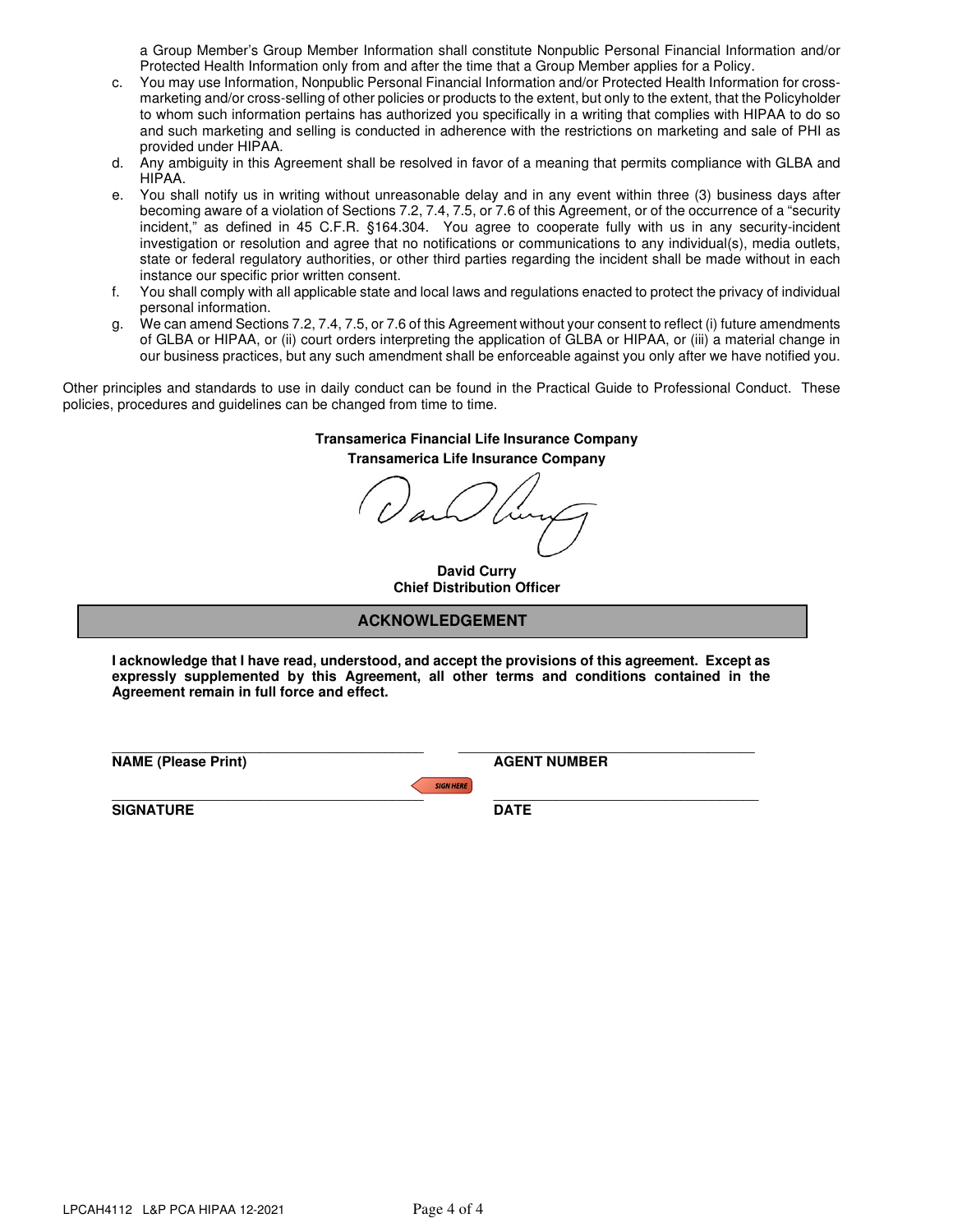### ANTI-MONEY LAUNDERING TRAINING ACKNOWLEDGEMENT

| ANTI-MONEY LAUNDERING TRAINING ACKNOWLEDGEMENT                            |  |
|---------------------------------------------------------------------------|--|
|                                                                           |  |
| and understand the Anti-Money Laundering Training for Agents materials. I |  |
|                                                                           |  |
| agree to report any suspicious activity directly to Transamerica.         |  |
|                                                                           |  |
|                                                                           |  |

| <b>ANTI-MONEY LAUNDERING TRAINING ACKNOWLEDGEMENT</b>           |                                                                                             |  |  |
|-----------------------------------------------------------------|---------------------------------------------------------------------------------------------|--|--|
|                                                                 | acknowledge that I have read                                                                |  |  |
|                                                                 | and understand the Anti-Money Laundering Training for Agents materials. I                   |  |  |
|                                                                 | agree to report any suspicious activity directly to Transamerica.                           |  |  |
|                                                                 |                                                                                             |  |  |
| (Agent Name – please print)                                     |                                                                                             |  |  |
| (Signature of Agent)                                            | <b>SIGN HERE</b><br>(Date)                                                                  |  |  |
| $XXX - XX-$<br>(Social Security Number - last four digits only) |                                                                                             |  |  |
|                                                                 |                                                                                             |  |  |
|                                                                 | TRANSAMERICA FINANCIAL LIFE INSURANCE COMPANY<br><b>TRANSAMERICA LIFE INSURANCE COMPANY</b> |  |  |
|                                                                 | TRANSAMERICA CASHALTY INSHRANCE COMPANY                                                     |  |  |

TRANSAMERICA LIFE INSURANCE COMPANY TRANSAMERICA CASUALTY INSURANCE COMPANY (Collectively referred to as "Transamerica")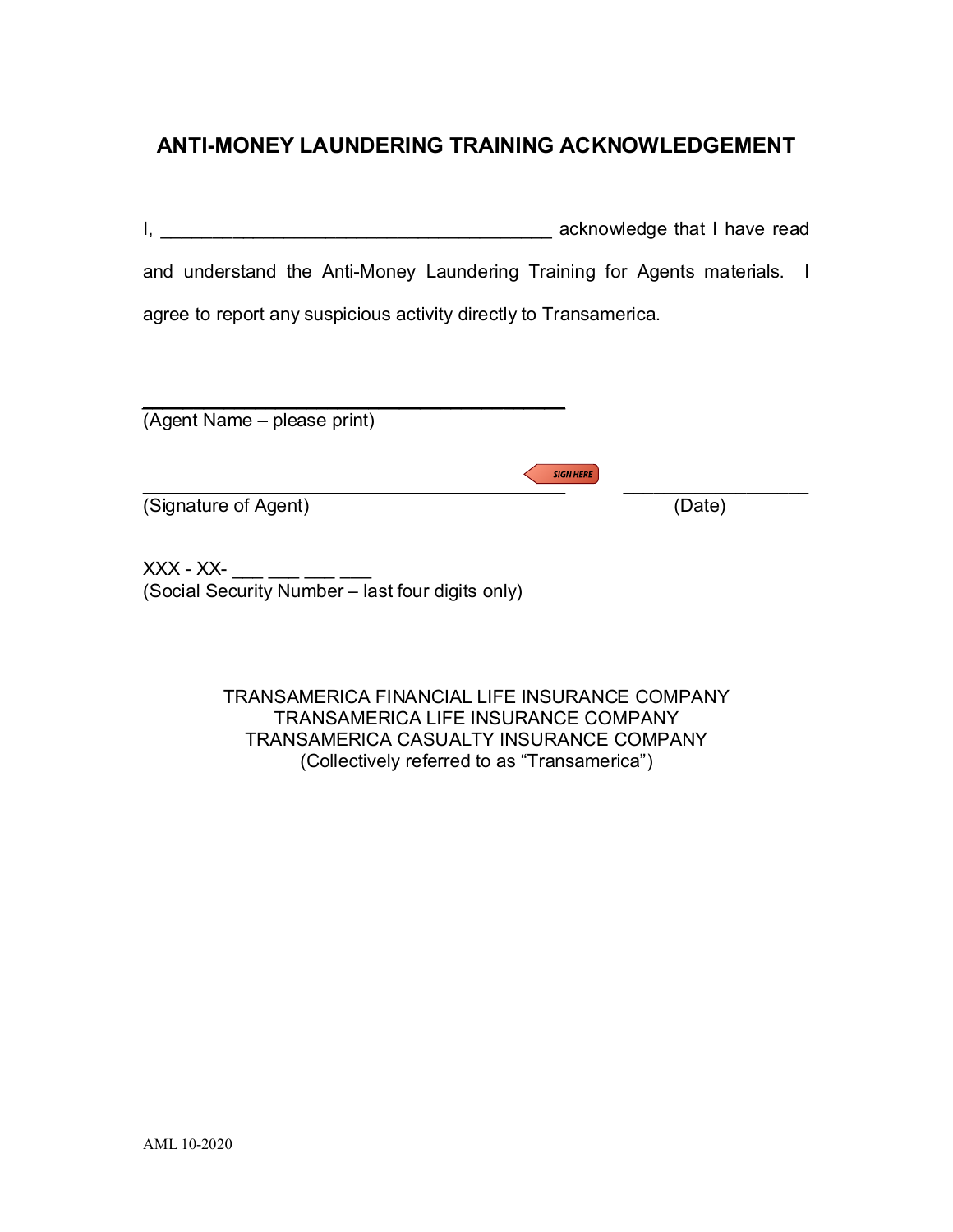

Ī

#### O Transamerica Financial Life Insurance Company Home Office: Harrison, New York

O Transamerica Life Insurance Company Home Office: 4333 Edgewood Road NE, Cedar Rapids, IA 52499

| <b>Type of Payment:</b>                                                                                                                                                                                                                                                                              |                                                                                                                                                           |  |  |  |
|------------------------------------------------------------------------------------------------------------------------------------------------------------------------------------------------------------------------------------------------------------------------------------------------------|-----------------------------------------------------------------------------------------------------------------------------------------------------------|--|--|--|
| E & O                                                                                                                                                                                                                                                                                                | $\Box$ Debit Balance<br>$\Box$ Appointment Fees                                                                                                           |  |  |  |
|                                                                                                                                                                                                                                                                                                      | State(S)                                                                                                                                                  |  |  |  |
| <b>Card Type:</b>                                                                                                                                                                                                                                                                                    | MasterCard   Visa                                                                                                                                         |  |  |  |
| For Visa or MasterCard please visit creditcardtoken.transamerica.com to get a secure token number. Reminder: When you enter<br>your credit card information on the Token website, your unique number will start with a "T". Be sure to write the full number,<br>including the T, on the line below. |                                                                                                                                                           |  |  |  |
|                                                                                                                                                                                                                                                                                                      |                                                                                                                                                           |  |  |  |
|                                                                                                                                                                                                                                                                                                      | Amount: \$ ___ __ __ __ __ __ . __ . __<br><b>*Expiration Date:</b> $\frac{1}{m} \frac{1}{m} \frac{1}{y} \frac{1}{y} \frac{1}{y} \frac{1}{y} \frac{1}{y}$ |  |  |  |
| Cardholder Name: _____________<br>(As shown on the card)                                                                                                                                                                                                                                             |                                                                                                                                                           |  |  |  |
| (Address must be the same as the billing address for the card)                                                                                                                                                                                                                                       |                                                                                                                                                           |  |  |  |
|                                                                                                                                                                                                                                                                                                      |                                                                                                                                                           |  |  |  |
|                                                                                                                                                                                                                                                                                                      |                                                                                                                                                           |  |  |  |
|                                                                                                                                                                                                                                                                                                      |                                                                                                                                                           |  |  |  |
| <b>SIGN HERE</b><br>Date: $\frac{1}{m}$ $\frac{1}{m}$ $\frac{1}{d}$ $\frac{1}{d}$ $\frac{1}{y}$ $\frac{1}{y}$ $\frac{1}{y}$ $\frac{1}{y}$                                                                                                                                                            |                                                                                                                                                           |  |  |  |

\*You must include the complete card number and expiration date in order for us to process payment.

4333 Edgewood Rd. NE MS A530 Cedar Rapids, Iowa 52499 Fax# 833-200-9983 Contract Administration EMail: Commail@Aegonusa.com